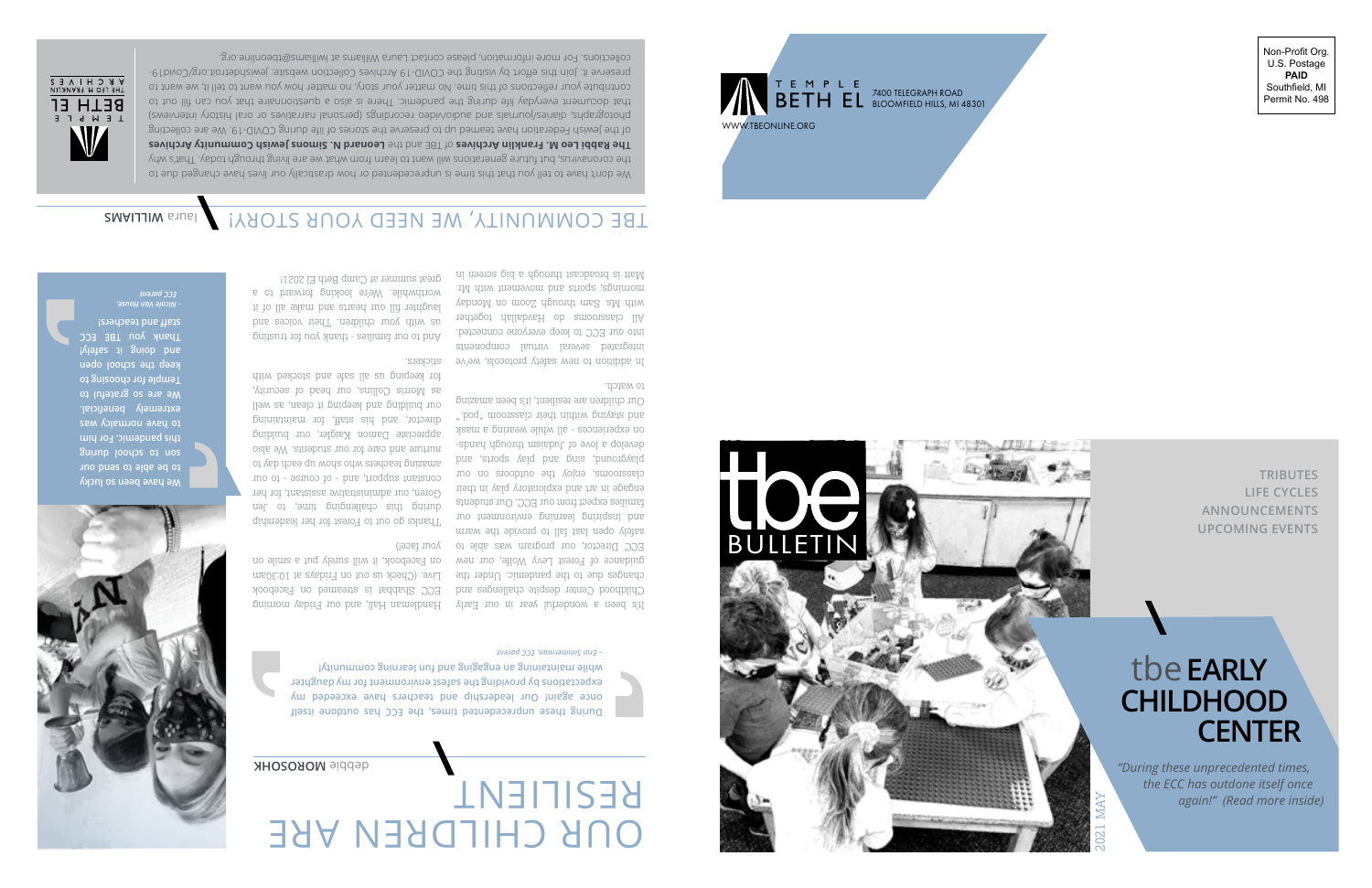# OUR CHILDREN ARE RESILIENT

debbie **MOROSOHK**

**During these unprecedented times, the ECC has outdone itself once again! Our leadership and teachers have exceeded my expectations by providing the safest environment for my daughter while maintaining an engaging and fun learning community!**  *– Erin Simmerman, ECC parent*

It's been a wonderful year in our Early Childhood Center despite challenges and changes due to the pandemic. Under the guidance of Forest Levy Wolfe, our new ECC Director, our program was able to safely open last fall to provide the warm and inspiring learning environment our families expect from our ECC. Our students engage in art and exploratory play in their classrooms, enjoy the outdoors on our playground, sing and play sports, and develop a love of Judaism through handson experiences - all while wearing a mask and staying within their classroom "pod." Our children are resilient, it's been amazing to watch.

In addition to new safety protocols, we've integrated several virtual components into our ECC to keep everyone connected. All classrooms do Havdallah together with Ms. Sam through Zoom on Monday mornings, sports and movement with Mr. Matt is broadcast through a big screen in

Handleman Hall, and our Friday morning ECC Shabbat is streamed on Facebook Live. (Check us out on Fridays at 10:30am on Facebook, it will surely put a smile on your face!)

Thanks go out to Forest for her leadership during this challenging time, to Jen Goren, our administrative assistant, for her constant support, and - of course - to our amazing teachers who show up each day to nurture and care for our students. We also appreciate Damon Kaigler, our building director, and his staff, for maintaining our building and keeping it clean, as well as Morris Collins, our head of security, for keeping us all safe and stocked with stickers.

And to our families - thank you for trusting us with your children. Their voices and laughter fill our hearts and make all of it worthwhile. We're looking forward to a great summer at Camp Beth El 2021!



**We have been so lucky to be able to send our son to school during this pandemic. For him to have normalcy was extremely beneficial. We are so grateful to Temple for choosing to keep the school open and doing it safely! Thank you TBE ECC staff and teachers!**

*- Nicole Van House, ECC parent*

# TBE COMMUNITY, WE NEED YOUR STORY! laura **WILLIAMS**

We don't have to tell you that this time is unprecedented or how drastically our lives have changed due to the coronavirus, but future generations will want to learn from what we are living through today. That's why **The Rabbi Leo M. Franklin Archives** of TBE and the **Leonard N. Simons Jewish Community Archives**  of the Jewish Federation have teamed up to preserve the stories of life during COVID-19. We are collecting photographs, diaries/journals and audio/video recordings (personal narratives or oral history interviews) that document everyday life during the pandemic. There is also a questionnaire that you can fill out to contribute your reflections of this time. No matter your story, no matter how you want to tell it, we want to preserve it. Join this effort by visiting the COVID-19 Archives Collection website: jewishdetroit.org/Covid19 collections. For more information, please contact Laura Williams at lwilliams@tbeonline.org.